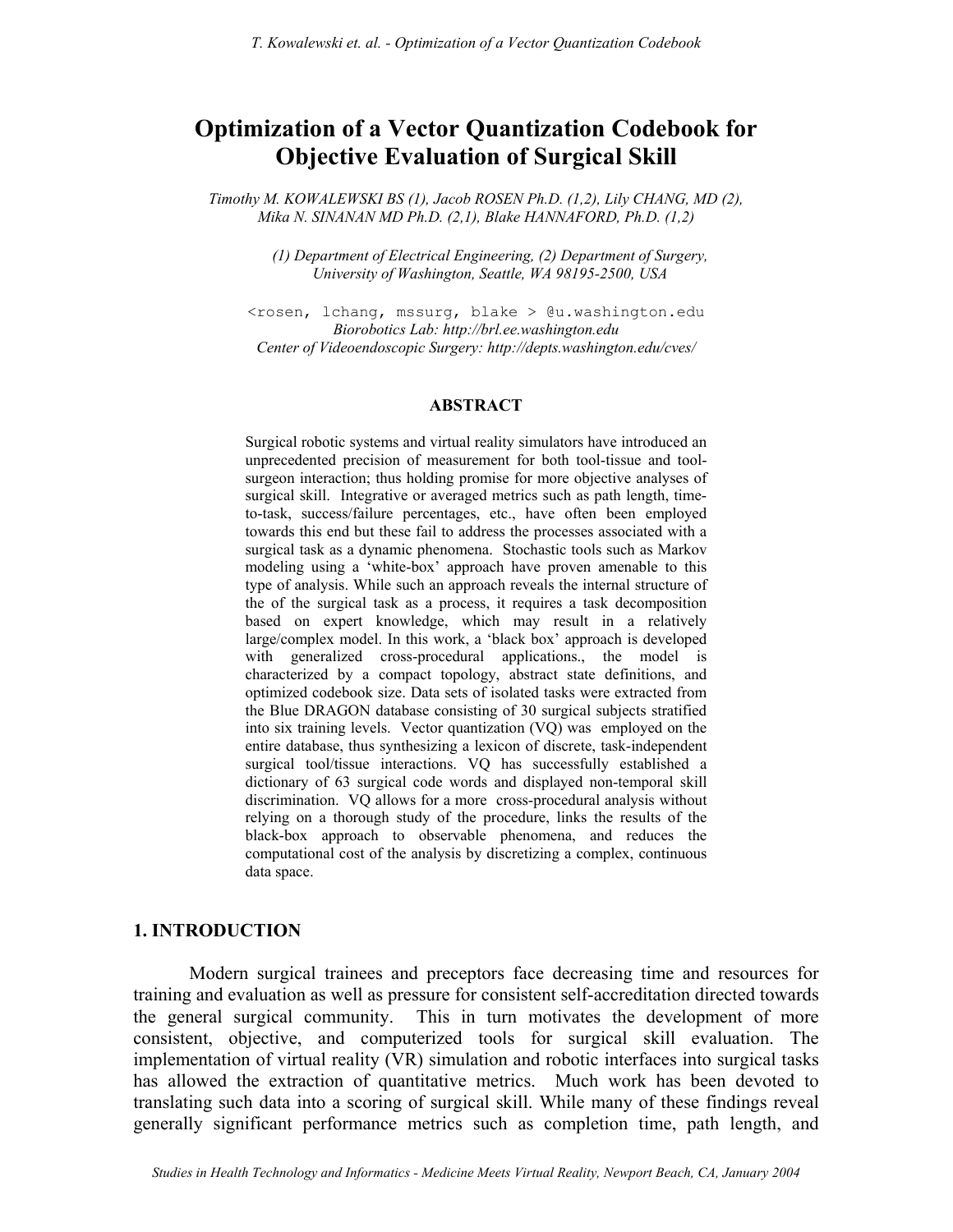### *T. Kowalewski et. al. - Optimization of a Vector Quantization Codebook*

success/failure percentages, they often neglect other physical variables inherent in surgical tasks [1,2,3].

A complete, quantitative characterization of surgical skill is a very ambitious undertaking. Such a system must include all spatial, temporal, and energetic aspects of the surgeon/patient interaction, the interactions between those factors as well as the context of the specific organ/tissue/procedure, and the consequences of each manipulation in terms of patient outcome. The eventual goal is an algorithm which processes surgeon actions, measured by a variety of sensors simultaneously, in the context of a specific task or surgical procedure.

Stochastic techniques such as hidden Markov modeling (HMM), taking advantage of their success in speech recognition [4], hold much promise to robustly capture the relevant temporal information of surgical tasks. It was shown that HMM is amenable to the analysis of telemanipulation [5] but that it is more successful when developed with human knowledge of the manipulation task. Moreover, HMMs were applied in manipulation data with particular emphasis on context dependence [6]. This 'white-box' approach of preprogrammed, built-in human knowledge is amenable to surgical analysis and utilizes dynamic surgical characteristics [7,8].

A discrete HMM can be utilized instead of its continuous counterpart through the use of Vector Quantization (VQ). This discretization strategy has been used in speech processing on HMM's [9,10]. For a surgical application, VQ allows the compression of a high-dimensional input data vector, having both continuous and discrete components, into a single "codeword" for each unit of time. The traditional implementation has been the *kmeans* algorithm [11,12,13]. Rosen, et al., have shown that this approach was successful when aided by built-in expert human knowledge. While this VQ approach proved successful in processing surgical data, it remains dependent on a task decomposition based on highly specialized expert knowledge (a "white-box" approach) and may result in an unnecessarily complex model. Such requirements may prove undesirable or forbidding for efficiently generalizing the application of this VQ-HMM approach across different surgical procedures. Image processing applications catalyzed much of the development and optimization of VQ algorithms themselves [14] and a variety of more specialized VQ algorithms exists. These are surveyed in [15]. For surgical applications, a category of 'greedy' VQ algorithms appears particularly relevant [16,17]. In this paper, we compare the performance of four different VQ algorithms with surgical data and investigate the ability for VQ alone to differentiate surgical skill.

## **2. METHOD/TOOLS**

Data sets of isolated surgical tasks were extracted from a database acquired with the Blue DRAGON consisting of 30 surgical subjects stratified into six training levels, each completing a laparoscopic porcine task of bowel suturing [18]. The input vector included forces, torques, and velocities in the xy plane and along the z axis (aligned with the tool' shaft) expressed with respect to a coordinate system located at the port of each tool, aligning with grasping force, angular velocity of the handle and binary contact information. The data streams of all 30 participants were concatenated into a single sequence and each channel was normalized via a linear scaling to an interval of [-1 1]. Binary/discrete data were scaled directly while continuous data channels were normalized based on their  $97<sup>th</sup>$  percentile.

Vector quantization was employed on this scaled, concatenated database, thus synthesizing a lexicon of discrete tool/tissue interactions. Towards this end, three variant VQ training algorithms were utilized and compared: (1) the generalized Lloyd algorithm (GLA, Method I), (2) a variant of GLA that increments codebook size by 1 instead of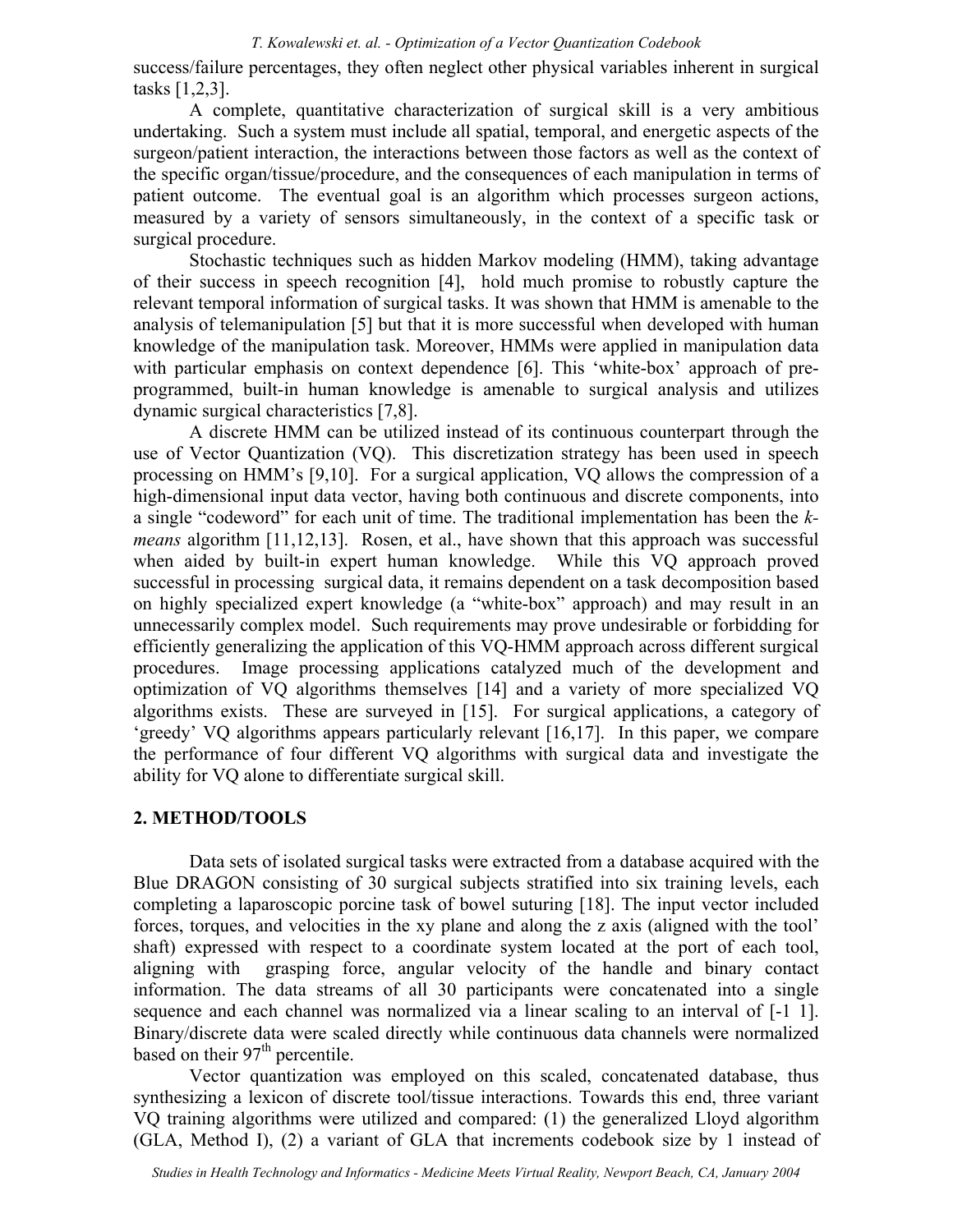### *T. Kowalewski et. al. - Optimization of a Vector Quantization Codebook*

doubling it, and a modified GLA which also increments its codebook size by 1 but has a 'greedy' criterion for best word-choice. The traditional k-means algorithm, a well-known VQ method, could not be implemented due to the large size of the database. Each VQ algorithm is briefly described in Table I. The algorithm exhibiting best performance based on lowest final distortion was chosen. Codebook size 'M' was established by examining a relative 'knee' characteristic in the distortion vs. codebook-size curve, as well as some less subjective sudden-drop-in-distortion artifacts. Once chosen, this codebook encoded each subject's scaled data. Hence for every unit of time, a multi dimensional vector of continuous data is mapped to the closest discrete codeword, taken from a codebook of established size M.

|                                  | <b>GLA</b><br>(Method I)                                                                    | <b>Modified GLA</b><br>(Iterated Method I)                                                  | Full Search "Greedy"<br>VQ Algorithm                                                                                                           | <b>Traditional K-means</b><br>Algorithm                                                                   |
|----------------------------------|---------------------------------------------------------------------------------------------|---------------------------------------------------------------------------------------------|------------------------------------------------------------------------------------------------------------------------------------------------|-----------------------------------------------------------------------------------------------------------|
| Step 1                           | Place first word at mean<br>vector of data                                                  | Place first word at mean<br>vector of data                                                  | Place first word at mean<br>vector of data                                                                                                     | Initially choose code-<br>book size N and<br>randomly distribute N<br>points in the data<br>space         |
| Step 2                           | Increase the size of the<br>codebook by 2 <sup>n</sup> , splitting<br>all code-words        | Increase the size of the<br>codebook by 1, splitting<br>the most populous<br>codeword(s)    | Find the codeword<br>giving largest distortion<br>drop when split (full<br>search through<br>codebook, using step 4<br>each time) and split it | Iteratively migrate<br>each codeword<br>towards local point<br>clusters to min-imize<br>global distortion |
| Step 3                           | Relocate each word until<br>a (local) minimum of<br>distortion is reached                   | Relocate each word<br>until a (local) minimum of<br>distortion is reached                   | Relocate each word<br>until a (local) minimum<br>of distortion is reached<br>(using GLA techniques)                                            | Continue step 2 until<br>the (percent) change<br>in distortion is less<br>than threshold                  |
| Step 4                           | Continue steps 2-3 until<br>the (percent) change in<br>distortion is less than<br>threshold | Continue steps 2-3<br>until the (percent)<br>change in distortion is<br>less than threshold | Continue steps 2-3<br>until the (percent)<br>change in distortion is<br>less than threshold                                                    | Repeat steps 1-3 with<br>different random<br>initializations to<br>approach global<br>extrema             |
| Normalized<br>Execution<br>Time* | 1                                                                                           | 72                                                                                          | 1440<br>(degrades greatly w/<br>larger book sizes)                                                                                             | <b>Forbiddingly Slow</b><br>(sensitive to<br>initial conditions)                                          |
| Relative<br>Distortion           | High                                                                                        | High                                                                                        | Low                                                                                                                                            | Lowest (theoretically)<br>(highly sensitive to<br>initial conditions)                                     |

*Table I: Overview of different VQ algorithms- (\*)The execution time factor is normalized with respect to GLA method. Given the currently available computational power, the execution time for identifying 250 codewords using the GLA method on a SUN Ultra Enterprise 450 Platform with dual UltraSPARCTM II processors is 5 min.* 

# **3. RESULTS**

Figure 1 depicts three VQ codebook training sessions using the selected algorithms and initializations. Each curve begins at a codebook size of M=1, having a distortion equal to the variance of the entire training data set. Codebook distortion drops with increase in codebook size until it reaches zero when the number of codewords equals the number or samples in the training data. Figure 1 illustrates this curve in the domain of 3 to 250 codewords. Both the Standard GLA (Method I) and iterated GLA yield the highest distortion values. The two runs (different random seed initializations) of the 'greedy' word-choice algorithm gave lowest overall distortion and exhibited more convergent behavior. While training time for the 'greedy' trials increased rapidly with higher codebook size, it was acceptable for codebooks smaller than 250.

Both a 'knee' characteristic and occasional sudden drops in distortion appear in the curves. Selecting Run #2 of the 'greedy' VQ algorithm for lowest distortion, a small but discrete drop at size M=63 suggests that it is a good codebook size for the training set. Each subject's data was grouped into appropriate experience levels of *experts* and 1<sup>st</sup> through 5<sup>th</sup> year *residents* (R1…R5) then encoded with this codebook. Histograms of the percent of

*Studies in Health Technology and Informatics - Medicine Meets Virtual Reality, Newport Beach, CA, January 2004*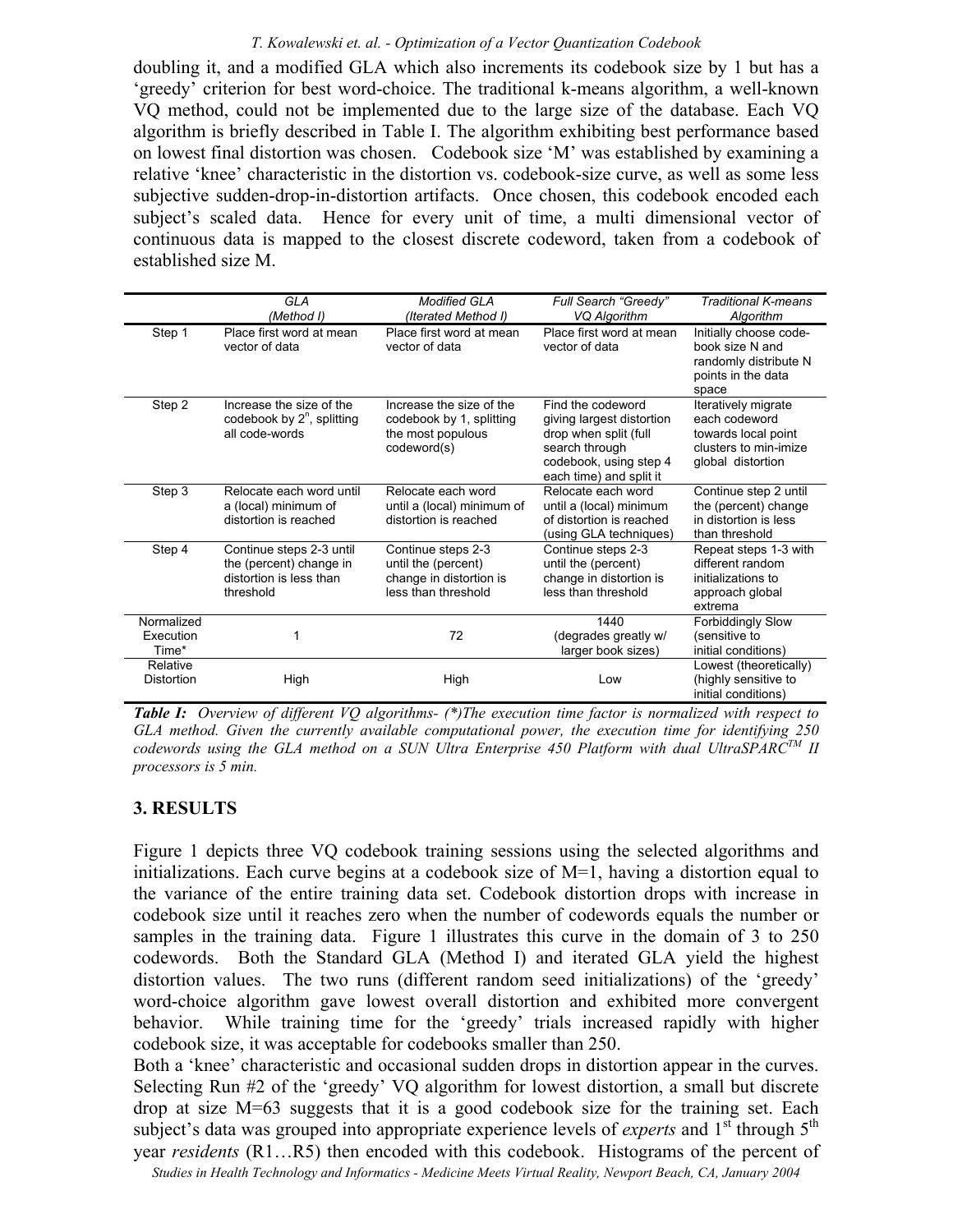#### *T. Kowalewski et. al. - Optimization of a Vector Quantization Codebook*

time each codeword was in use, normalized to the average task completion time of that group were plotted in Fig. 1 B-F. First-year residents (R1) were compared with experts to illuminate the differences between the skill levels. Figure 1B shows the percentage of time each codeword was in use as taken from the Expert or R1 group, whichever was larger. The shading scheme corresponds to this value and identifies the codewords in all subsequent figures. Figure 1C illustrates the logarithmic ratios of each codeword frequency between the R1s and experts. For example, R1s used codeword 26 approximately 20 times more than experts, both groups used codeword 54 approximately equally, and experts never used codeword 39 (Fig 1C) while R1s used it more than two percent of their task time (Fig 1A). Considering that average R1 task time was 12 minutes, this percentage appears to be significant. Because the darker shading corresponds to more time-in-use, the darker ratio bars might be given greater weight in assessment of skill.



*Figure 1: Percentage of time experts and 1st-year residents (R1) spent using each codeword. Max[R1, Expert] refers to the larger of the value from Expert or R1 levels. (A) and (B) are sorted by the value of Max[R1, Expert], (C) and (D) are sorted by their title value. The shading scheme is consistent for all axes and acts as an identifier.*

Figure 1 D and 2F shows the expert and beginner codeword histograms sorted by frequency, but separately for each group. Beginners appear to use a larger variety of codewords. Experts spend 25% of their task time using only four words which in fact are the darkest, as opposed to the 6 words used in the top 25% of the R1's task time. These differences are also evident at the 50%, 75%, and 90% levels. It should also be noted that code-words used most often by experts (the three darkest bars) are used less often by beginners. Figure 2 summarizes the 5 normalized most frequently used code-words (code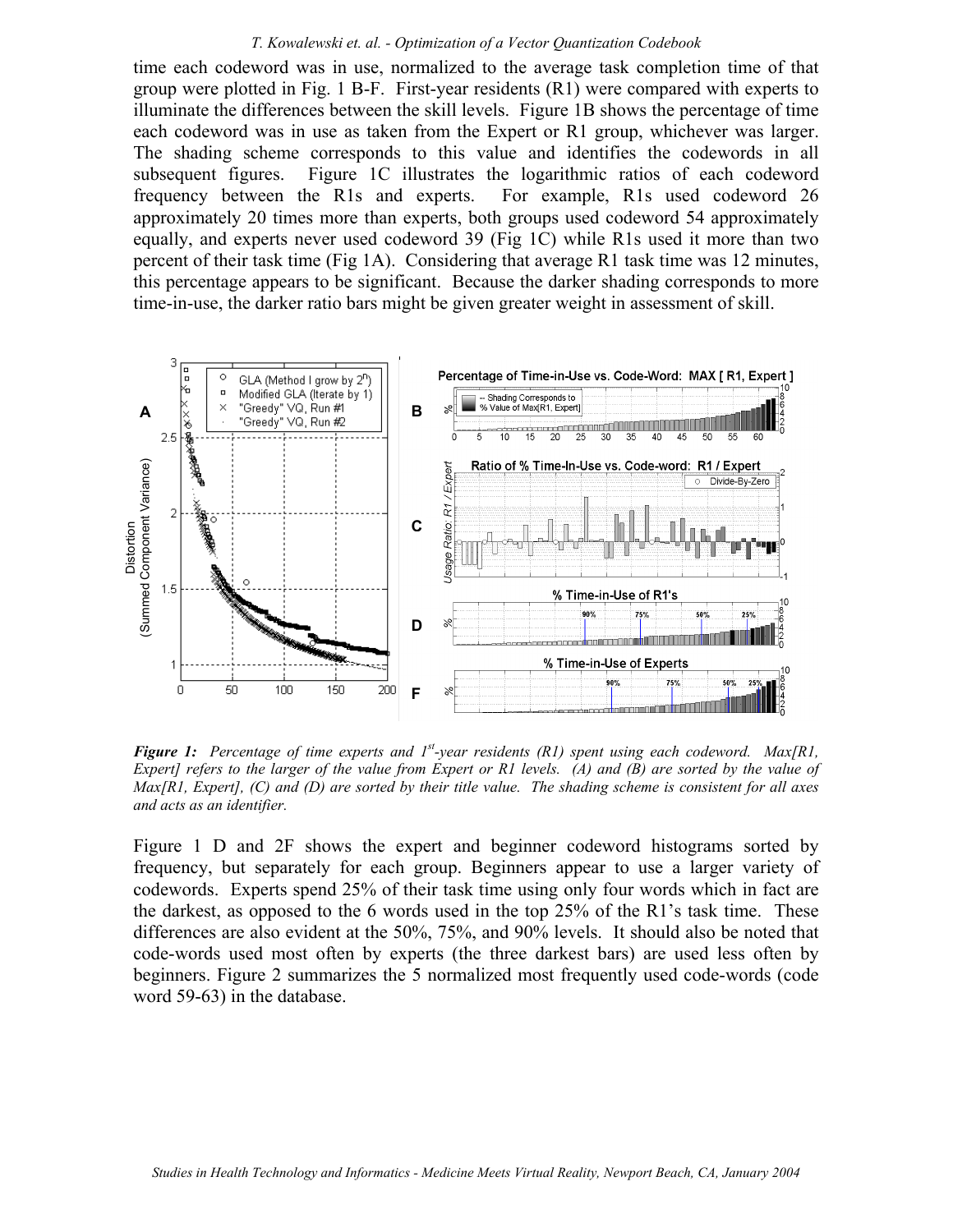

*T. Kowalewski et. al. - Optimization of a Vector Quantization Codebook* 

*Figure 2: The Five most commonly used normalized code-words marked as 59-63 with the appropriate correspondence to Fig. 1 (Definitions: Fxy, Txy- force and torque in the xy plane; Fz, Tx - force and torque along the long shaft of the endoscopic instrument; Vxy/g- Angular velocity; Vz –Linear Velocity ; ConL – Tool/Tissue contact; L – left Tool; R- right tool). Each signal was normalized into a range of [1 -1] which is translated into the Max/Min values appeared in the table.* 

## **4. DISCUSSION AND CONCLUSIONS**

Analyzing the data with four VQ methods indicates that a 'greedy' VQ algorithm provided a codebook with the lowest distortion while adequately coped with the complexity level of the surgical database. A code-book with 63 code-words performed well with the bowel suturing data. The VQ successfully established a dictionary of surgical vocabulary and even displayed an ability to objectively differentiate surgical skill level. It should be stressed that this was an entirely 'black-box' approach that did not rely on preexisting human knowledge of the task to achieve its capability to distinguish surgical skill level. Moreover, this approach affords a significant data reduction method that not only allows a transfer from a high-dimensional continuous space to a finite set of discrete values but also allows the mixing of data types such as binary tissue contact information (context) with continuous force-torque signatures. While in itself this technique shows potential to differentiate experience levels, it does so without any temporal considerations. Future improvement in skill discrimination should be possible once these code-words are processed by a temporal process such as Hidden Markov Model (HMM).

The approach of choosing optimal codebook size presented in this paper is undesirably subjective. While some analytical methods do exist for quantifying optimality, they were not yet explored. For significantly large data sets of high complexity, training the codebook can be time consuming. However, this step needs to be completed only once (offline) and so long as the training data are sufficiently characteristic of subsequently encoded surgical behavior, this issue does not hinder VQ implementation into surgical skill evaluation. Once an optimal codebook is established, input data can be processed (VQ encoded) in real-time [19].

### **ACKNOWLEDGMENTS**

This research is supported by the National Science Foundation (ITR) via collaboration with Greg Hager, Allison Okamura and Russel Taylor from Johns Hopkins University. The authors would like to thank Professor Eve Riskin of the University of Washington for her contributions to this VQ work.